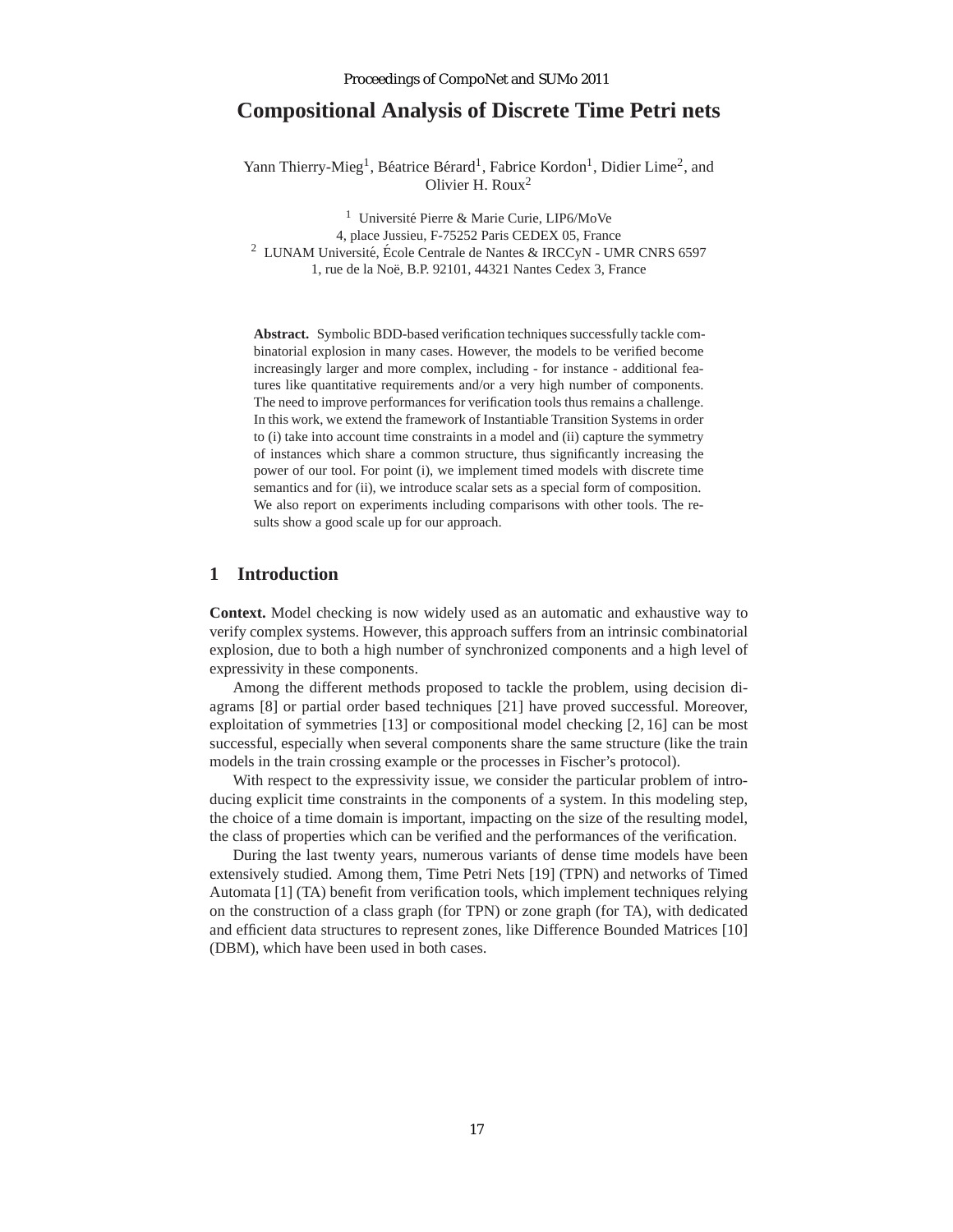If we now consider a growing number of timed components, the two problems of expressivity and size occur together, but the symbolic DBM encoding only applies to time zones and does not concern the discrete part of the states. Furthermore, the union of DBM may not be convex, thus cannot be encoded as a DBM, so mixing DBM technology with a symbolic encoding of discrete states is difficult.

Directly interpreting models over a discrete time domain is usually easier to handle than dense time because mechanisms elaborated for model checking of discrete systems can be reused, even though state space explosion can be worse. The relations between dense and discrete time analysis have been discussed for various models, showing that, in many cases, discrete time computation is sufficient to preserve reachability or timebounded properties [14, 22]. Contrary to common belief, while the discretized approach is sensitive to the maximum clock values in a model, it can often outperform dense time approaches.

**Contribution.** In this work, we modify and extend the framework of Instantiable Transition Systems proposed in [24] to include two new features. The first one is a special operation of composition, building what we call *scalar sets* to capture symmetries in components sharing the same structure. The second one is the implementation of discrete time semantics for Time Petri Nets, following the latter approach to propose a new fully symbolic technique for reachability analysis of discrete time specifications. The new tool Roméo/SDD thus relies on hierarchical set decision diagrams (SDD [9]) that offer state of the art automatic symbolic saturation algorithms [12].

We experiment on two classical benchmark examples combining both features, and compare the performances with those of several other tools handling discrete or dense time, showing gains of several orders of magnitude.

**Outline.** We first recall the definition and semantics of Time Petri Nets in Section 2, along with the train crossing example. Section 3 describes the Instantiable Transition Systems framework with the additional features and briefly presents the encoding technique. Finally, in Section 4, we give the performances obtained with our prototype implementation, with comments and comparisons.

## **2 Discrete time Petri nets**

To handle time constraints, we propose to use discrete time models. As mentioned in the introduction, this can lead to larger state spaces due to sensitivity to constants. However, the main advantage of this approach is to reduce the problem of timed verification to a plain event-based verification.

Let us first recall the classical definition of Discrete Timed Transition Systems (DTTS), where all standard actions (from some set *A*) are considered instantaneous and delay transitions are added, in a time domain restricted to the set  $\mathbb N$  of natural numbers. Without loss of generality, we consider only delay steps of exactly one time unit (special action 1 below). Having a single basic operation to handle time delay is more effective in a symbolic setting than attempting to find at each step the maximal integer delay consistent with synchronization of several components in a set of states.

**Definition 1 (DTTS).** Let A be a set of action labels and let  $\mathbb{1} \notin A$  be a special action *representing a one time unit delay. A Discrete Timed Transition System over A is a*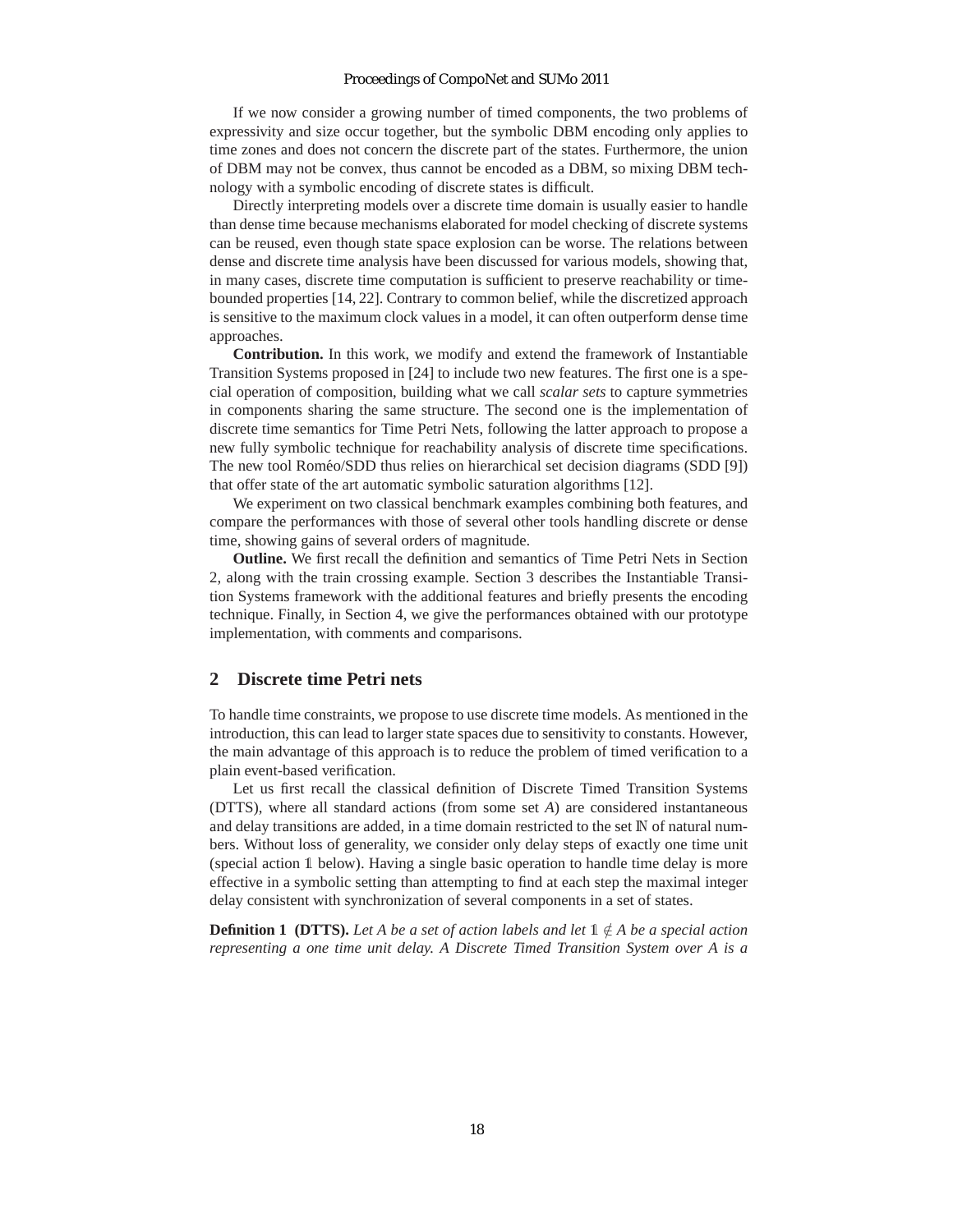*tuple*  $\mathcal{T} = \langle S, s_0, A, \rightarrow \rangle$  *where* S is a set of states, s<sub>0</sub> ∈ S is the initial state, and  $\rightarrow \subseteq$  $S \times (A \cup \{1\}) \times S$  *is the transition relation* ( $\cup$  *stands for disjoint union*).

We consider the model of Time Petri Nets (TPN) with discrete time semantics. TPN are used to compactly model concurrent timed behaviors. Besides, regarding the problem of marking reachability, discrete time semantics capture all possible behaviors [22, 18], even those with dense time semantics, which makes it possible to compare experimentation results in both cases.

We choose an extended definition of TPN because this leads to easier and more compact modeling abilities. There is a quite strong community of extended TPN users and our definition below captures a wide superset of what is understood as TPN in the literature: we consider an enabling predicate and a firing function as syntactic requirements, instead of defining various sorts of arcs. This homogeneously subsumes extensions such as reset arcs, read (or test) arcs, inhibitor arcs, and even non-deterministic extensions like hyper-arcs (because *fire* maps to  $2^{N^{Pl}}$ ), which are offered for instance by the Roméo tool [11]. The rich formalism demonstrates the flexibility of our tool, which supports arbitrary models with (finite) DTTS semantics.

**Definition 2** (TPN). *A Time Petri Net is a tuple*  $\mathcal{N} = \langle Pl, Tr, A, enabled, fire, \ell, m_0, \alpha, \beta \rangle$ *where:*

- **–** *Pl is a finite set of* places*, Tr is a finite set of* transitions *(with Pl*∩*Tr* = 0/*),*
- **–** *A is a finite set (alphabet) of* action labels *which contains a distinguished* local *label* ⊤*,*
- $−$  *enabled* :  $\mathbb{N}^{Pl} \times Tr \mapsto \{true, false\}$  *is an* enabling predicate, fire :  $\mathbb{N}^{Pl} \times Tr \mapsto 2^{\mathbb{N}^{Pl}}$ *is a* transition firing function,  $\ell : Tr \mapsto A$  *is a* labeling function,
- **–** *m*<sup>0</sup> ∈ N*Pl is the* initial marking *of the net,*
- $\alpha$ : *Tr*  $\mapsto \mathbb{N}$  *and*  $\beta$ : *Tr*  $\mapsto \mathbb{N} \cup \{\infty\}$  *are functions satisfying*  $\forall t \in \mathbb{N}$ ,  $\alpha(t) \leq \beta(t)$ *called respectively* earliest (α) *and* latest (β) *transition firing times.*

For instance, standard Place/Transition nets are usually defined using pre (noted **Pre**) and post (noted **Post**) functions :  $Pl \times Tr \mapsto \mathbb{N}$ . Then, for a marking  $m \in \mathbb{N}^{Pl}$  and a transition *t* ∈ *Tr*, enabling is defined by *enabled*(*m*,*t*) iff  $\forall p \in Pl$ , *m*(*p*) > **Pre**(*p*,*t*) and transition firing by  $\text{fire}(m,t) = \{m'\}$  with  $\forall p \in Pl$ ,  $m'(p) = m(p) - \text{Pre}(p,t) + \text{Pre}(p,t)$ **Post** $(p, t)$ . Inhibitor arcs **Inh** and test arcs **Test** are defined similarly and add enabling conditions to a transition: *enabled*( $m, t$ ) iff  $\forall p \in Pl$ ,  $m(p) < \text{Inh}(p, t) \land m(p) \geq \text{Test}(p, t)$ . Note that the *enabling* predicate only considers markings while timing conditions are defined separately. In definition 2, transitions are equipped with labels for further composition of nets (see Section 3).

The classical **train crossing example** [5] is partly described by the three TPNs in Fig. 1. Each train triggers a sensor App when approaching the critical zone, then takes 3 to 5 time units to reach the crossing, and 2 to 4 time units to leave it, where it triggers the Exit sensor. The controller of Fig. 2 keeps track of how many trains are in the critical zone (this model considers *n* tracks go through the gate, so up to *n* trains could be in the zone). It strives to identify when the first train enters the area, or when the last train leaves it, essentially by counting trains as they trigger App and Exit sensors. Finally the gate itself is modeled as a TPN which reacts to control commands (App and Exit) but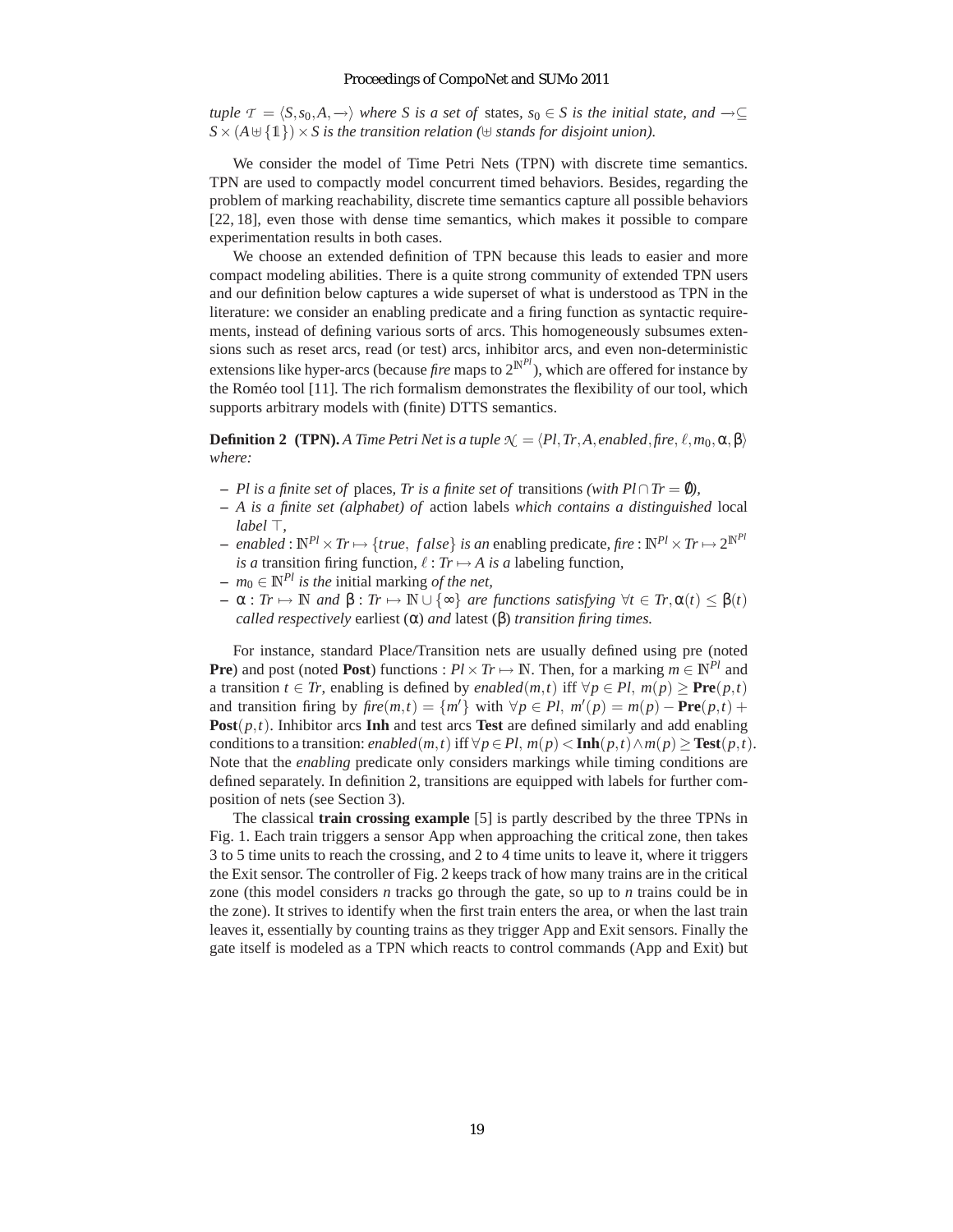with some delays introduced to model the time it takes to open or close the gate. These three TPN models are building blocks we will assemble to build the full system model; this allows us to easily build variations on a model while reusing parts of a model in different scenarios.



**Fig. 1.** Train Component (default time interval is [0,∞[)



**Fig. 2.** Controller module for 2 trains

**Fig. 3.** Gate module (default time interval is  $[0, \infty)$ )

The discrete time semantics of a TPN is described by a Discrete Time Transition System (DTTS). A *valuation v* is an element of  $\mathbb{N}^T$ . Thus, for a transition  $t \in T$ ,  $v(t)$ represents the value in N of an implicit clock associated with *t*.

**Definition 3** (Discrete Time Semantics of a TPN). *For a Time Petri Net*  $\mathcal{N} = \langle Pl, Tr, A,$ *enabled*,*fire*,  $\ell$ *,m*<sub>0</sub>, $\alpha$ *,* $\beta$ *), the semantics is a transition system*  $S_{\gamma} = \langle S, s_0, A \cup \{1\}, \rightarrow \rangle$ *where:*

- $S = \mathbb{N}^{Pl} \times \mathbb{N}^{Tr}$  *is the set of states. An element s of S is a pair*  $s = \langle m, v \rangle$ *, where m is the place marking and v is the transition clock valuation.*
- $s_0 = \langle m_0, \overline{0} \rangle$ , where the tuple  $\overline{0}$  *corresponds to the value* 0 *for all transition clocks.*
- $-$  →⊆  $S \times (A \cup \{1\}) \times S$  is the transition relation defined for states  $\langle m, v \rangle$ ,  $\langle m', v' \rangle$  by: *The discrete transition relation:*

$$
\langle m, v \rangle \xrightarrow{\alpha} \langle m', v' \rangle \text{ iff there is a transition } t \in \text{Tr such that}
$$
  

$$
\begin{cases} \ell(t) = a \land enabled(m, t) \land v(t) \geq \alpha(t) \\ \text{and } m' \in \text{fire}(m, t) \\ \text{and } \forall t' \in \text{Tr}, v'(t') = \begin{cases} v(t') \text{ if enabled}(m', t') \land t \neq t' \\ 0 \text{ otherwise} \end{cases}
$$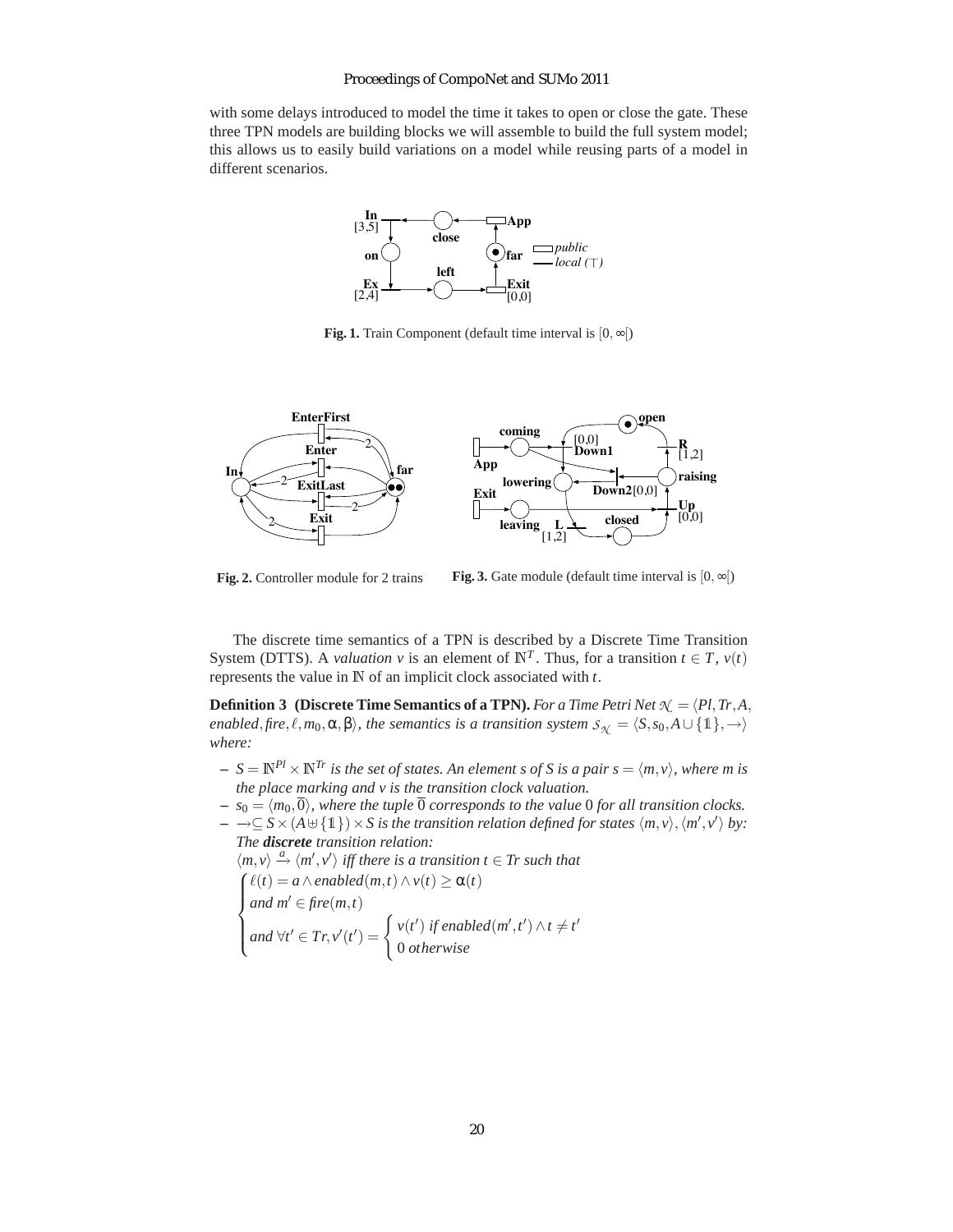*The delay transition relation:*

$$
\langle m, v \rangle \xrightarrow{1} \langle m', v' \rangle \text{ iff } m' = m \text{ and for all } t \in Tr,
$$
\n
$$
\begin{cases}\n\text{enabled}(m, t) \Longrightarrow v(t) < \beta(t) \\
v(t) + 1 \text{ if enabled}(m', t) \land \beta(t) \neq \infty & \text{(normal elapse)} \\
v'(t) = \begin{cases}\nv(t) + 1 \text{ if enabled}(m', t) \land \beta(t) = \infty \land v(t) < \alpha(t) \\
v(t) \text{ otherwise} & \text{(only progress up to } \alpha)\n\end{cases}\n\end{cases}
$$

Note that we use here *atomic* semantics and a *newly disabled* criterion to reset disabled transition clocks, ensuring a disabled transition has a clock value set to 0.

The rule *(only progress up to*  $\alpha$ *)* allows us to handle the infinity problem due to unbounded latest firing times (e.g. for transitions with firing interval  $[\alpha(t), \infty]$ ). With this strategy, we do not let clocks of the corresponding transitions progress up to more than their lowest significant value  $\alpha(t)$ . The behavior can thus be accurately represented on a finite support. If the logic used to express properties involves atomic propositions with test of clock values, the rule can be relaxed to let the clock progress be tracked up to the highest value tested in the logic, rather than  $\alpha(t)$ .

### **3 Instantiable Transition Systems**

This section defines Instantiable Transition Systems (ITS), a framework designed to exploit the hierarchical characteristics of SDD [9], the data structure used in the tool to encode the state space, for the description of component based systems. ITS were introduced in [24], but the definitions below are more expressive. In particular, *multisets* over an alphabet of action labels are replaced by *words*. We then introduce additional ITS types, to build "regular" composite types and to capture the semantics of (discrete) timed models.

### **3.1 ITS types, instances and composites**

ITS describe a minimal Labeled Transition System (LTS) style formalism using notions of *type* and *instance* to emphasize locality of actions and to exploit the similarity of instances of a given type. The composition mechanism is based solely on transition *synchronizations* (no explicit shared memory or channel).

**Notations:** The set of finite words over a finite alphabet *A* is denoted by *A* ⋆ , with ε for the empty word and  $\cdot$  (or no symbol) for the concatenation operation. We denote by  $z.X, z.Y \dots$  the element *X* (resp. *Y*...) of a tuple  $z = \langle X, Y, \dots \rangle$ .

Definition 4 sets an abstract contract or interface that must be implemented by concrete ITS types.

**Definition 4 (ITS Semantics).** An **ITS type** is a tuple  $\tau = \langle S, A, Locals, Succ \rangle$  where:

- **–** *S is a set of states; A is a finite set of public action labels;*
- $-$  *Locals* :  $S \mapsto 2^S$  *is a local successors function;*
- $\rightarrow$  *Succ* :  $S \times A^* \mapsto 2^S$  is a transition function satisfying:  $\forall s \in S$ ,  $Succ(s, \varepsilon) = \{s\}.$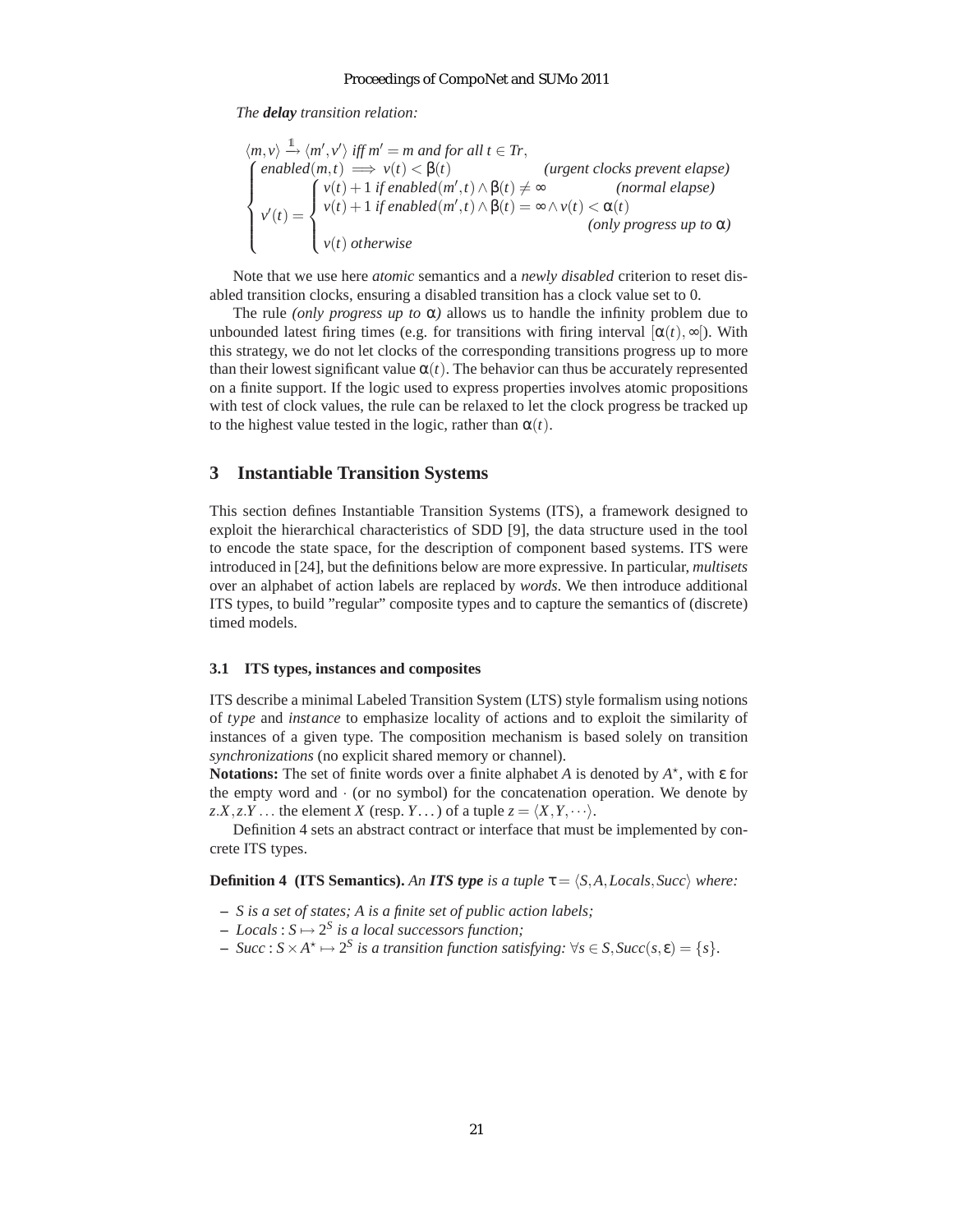*Let* T be a set of ITS types. An **ITS instance** *i* is defined by an ITS type type(*i*)  $\in$  T and *a set of states type*(*i*).*S.*

*Reachability*: A state s<sup>*'*</sup> is reachable in an instance i from the state s<sub>0</sub> iff  $\exists s_1, \ldots s_n \in$ *type*(*i*).*S such that*  $s' = s_n$  *and*  $\forall 1 \leq j \leq n$ ,  $s_j \in type(i)$ .*Locals*( $s_{j-1}$ ).

The two functions *Locals* and *Succ* are used for different purposes: *Locals* represents moves that may occur within an instance autonomously or independently from the rest of the system. Hence it returns states reachable through occurrences of local events. The function *Succ* produces successors by explicitly synchronizing actions via a word over the alphabet of action labels. Synchronizing on an empty word leaves the state of the instance locally unchanged. Note that *Succ* is the only way to control the behavior of a (sub)system from outside.

**Remark 1.** The transition relation of a full system can only be defined in terms of subsystem synchronizations using *Succ* and of independent local behaviors. A full system is defined by a single instance of a particular type in a specific initial state. Because it is self-contained (there is no notion of environment that could trigger *Succ*) reachability only depends on the definition of *Locals*.

**Remark 2.** Apart from distinguishing the special time delay action label 1, a DTTS is thus simply a labeled transition system and is immediately compatible with the ITS framework, if the DTTS has a local label ⊤. Interpreting timed models such as Time Petri Nets (but also Timed Automata) over discrete time makes it possible to use the ITS model-checking engine, and also profit from the Composite and Scalar set definitions below to build compositional models.

We now define a *composite ITS type*, designed to offer support for the hierarchical composition of ITS instances. A version of a composite type was presented in [24] but it introduced more syntactic elements, and was less expressive than the version presented here. This version is aligned with standard labeled synchronized product definitions (e.g. [3, 16]), with the addition of the possible aggregation of several steps into an atomic transition sequence, by a word composed of action labels.

**Notations:** Given a cartesian product  $Z = Z_1 \times \cdots \times Z_n$  of sets  $Z_1, \cdots, Z_n$ , we denote by  $\pi_i$  the projection operator  $Z \mapsto Z_i$ . For a set  $I = \{i_1, \ldots, i_n\}$  of ITS instances (where an arbitrary order is chosen),  $S_I$  is the set  $type(i_1)$ . $S \times \ldots \times type(i_n)$ . *S* and  $A_I$  is the set  $type(i_1)$ .*A*<sup> $\star$ </sup>  $\times$  ...  $\times type(i_n)$ .*A*<sup> $\star$ </sup>. Cardinality of *I* is denoted by |*I*|.

**Definition 5 (Composite).** *A composite is a tuple*  $C = \langle I, S \rangle$ *nc*, *A*,  $\lambda$ ) *where:* 

- **–** *I is a finite set of ITS instances, said to be* contained *by C. We further require that the type of each ITS instance already exists when defining I, in order to prevent circular or recursive type definitions.*
- **–** *Sync* ⊂ *A<sup>I</sup> is the finite set of synchronizations; A is a set of action labels, which contains the label*  $\top$  *and*  $\lambda$  : *Sync*  $\mapsto$  *A is the labeling function*

**Notations:** The next state function  $Next_I: S_I \times A_I \mapsto 2^{S_I}$ , used in definition 6 below, is defined for  $s, s' \in S_I$  and  $\sigma \in A_I$  by:

 $s' \in Next_I(s, \sigma)$  *iff*  $\forall i \in I, \pi_i(s') \in type(i)$ . *Succ* $(\pi_i(s), \pi_i(\sigma))$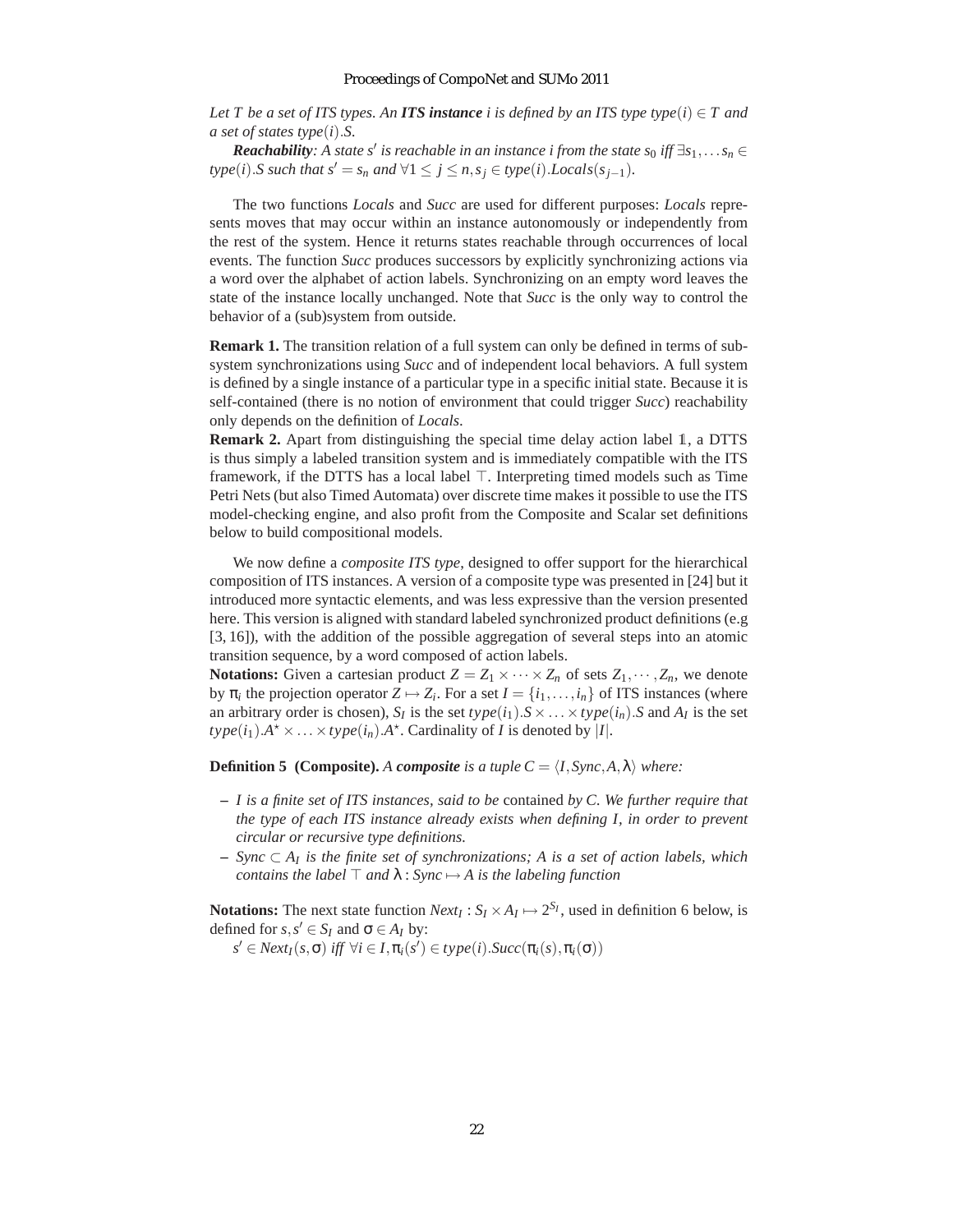**Definition 6 (ITS Semantics of a Composite).** *The ITS type*  $\tau = \langle S, A, Locals, Succ \rangle$ *corresponding to a composite*  $C = \langle I, \text{Sync}, A', \lambda \rangle$ *, is defined by:* 

- $S = S_I$ ;  $A = A' \setminus {\top};$
- $\rightarrow$  *Locals* : *S*  $\rightarrow$  2<sup>*S*</sup> *is defined for s*, *s*<sup> $′$ </sup> ∈ *S by: s*<sup> $′$ </sup> ∈ *Locals*(*s*) *iff*

$$
\begin{cases}\n\exists i \in I, \pi_i(s') \in type(i).Locals(\pi_i(s)) \land \forall j \in I, j \neq i, \pi_j(s') = \pi_j(s) \\
\text{or } \exists \sigma \in \text{Sync}, \lambda(\sigma) = \top, s' \in \text{Next}_I(s, \sigma)\n\end{cases}
$$

 $\rightarrow$  *Succ* :  $S \times A^* \mapsto 2^S$  is defined for  $s, s' \in S$ ,  $w = a_1 \cdots a_n \in A^*$  by:  $s' \in Succ(s, w)$  iff  $\exists \sigma_1, \ldots, \sigma_n \in \text{Symc}, \exists s_0, \ldots, s_n \in S, \forall j \in [1..n], \lambda(\sigma_j) = a_j \wedge s_j \in \text{Next}_I(s_{j-1}, \sigma_j) \wedge s_j$  $s_0 = s \wedge s_n = s'.$ 

Definition 6 thus describes an implementation of the generic ITS type contract. It contains either elementary instances (such as LTS, or as we will use later in this paper, a discrete timed transition system), or inductively other instances of composite nature.

*Locals*(*s*) is defined as the set of states resulting from the action of *Locals* in any nested instance (without affecting the other instances), or states reachable from *s*through the occurrence of any synchronization associated to the local label ⊤.

 $Succ(s, w)$  is obtained by composing the effects of each label *a* in the word *w* using the cartesian product. So the use of a word can force system progression by firing several action labels in an atomic sequence. Firing an action label corresponds to arbitrarily choosing a synchronization that bears this label, and firing it.

| $t_0$ : train $ t_1$ : train $   \lambda$ |      |      |                                          |      |      | g: gate c: controller   |      |
|-------------------------------------------|------|------|------------------------------------------|------|------|-------------------------|------|
| App                                       | ε    | App  | tg: TrainGroup cc: ContrGate   $\lambda$ |      | App  | <b>EnterFirst   App</b> |      |
| ε                                         | App  | App  | Exit                                     | Exit | ε    | Enter                   | App  |
| Exit                                      | ε.   | Exit | App                                      | App  | Exit | <b>ExitLast</b>         | Exit |
| ε                                         | Exit | Exit |                                          |      | ε    | Exit                    | Exit |
|                                           |      |      |                                          |      |      |                         |      |

**Fig. 4.** Synchronization for 2 **Fig. 5.** Synchronization for the **Fig. 6.** Synchronization for a 2 trains complete system train controller and a gate

Figures 4, 5 and 6 show the composite types used to model the train crossing example. For instance, let us consider in Figure 4 a representation of a composite ITS type. It contains two instances  $t_0$  and  $t_1$  of an ITS type "Train", and defines five synchronizations (lines in the table) and three labels **App**, **Exit** and 1. A state *s* of this composite is thus defined as a cartesian product of the state of instance  $t_0$  (noted  $\pi_{t_0}(s)$ ) and  $t_1$ . The successors obtained by  $Succ(s, \text{App})$  are the states in which either  $t_0$  or  $t_1$  have fired App and the state of the other instance is unchanged (e.g.  $s'$  such that  $\pi_{t_0}(s') \in Train.Succ(\pi_{t_0}(s))$  and  $\pi_{t_1}(s') = \pi_{t_1}(s)$  or vice versa). There is no local (⊤ labeled) synchronization in this example, thus successors by *Locals* are states in which either *t*<sup>0</sup> or *t*<sup>1</sup> have progressed by *Train*.*Locals*.

Although this tabular presentation for composite is directly linked to the formal definition, Roméo/SDD uses a graphical syntax to express how instances are connected, which is more user-friendly.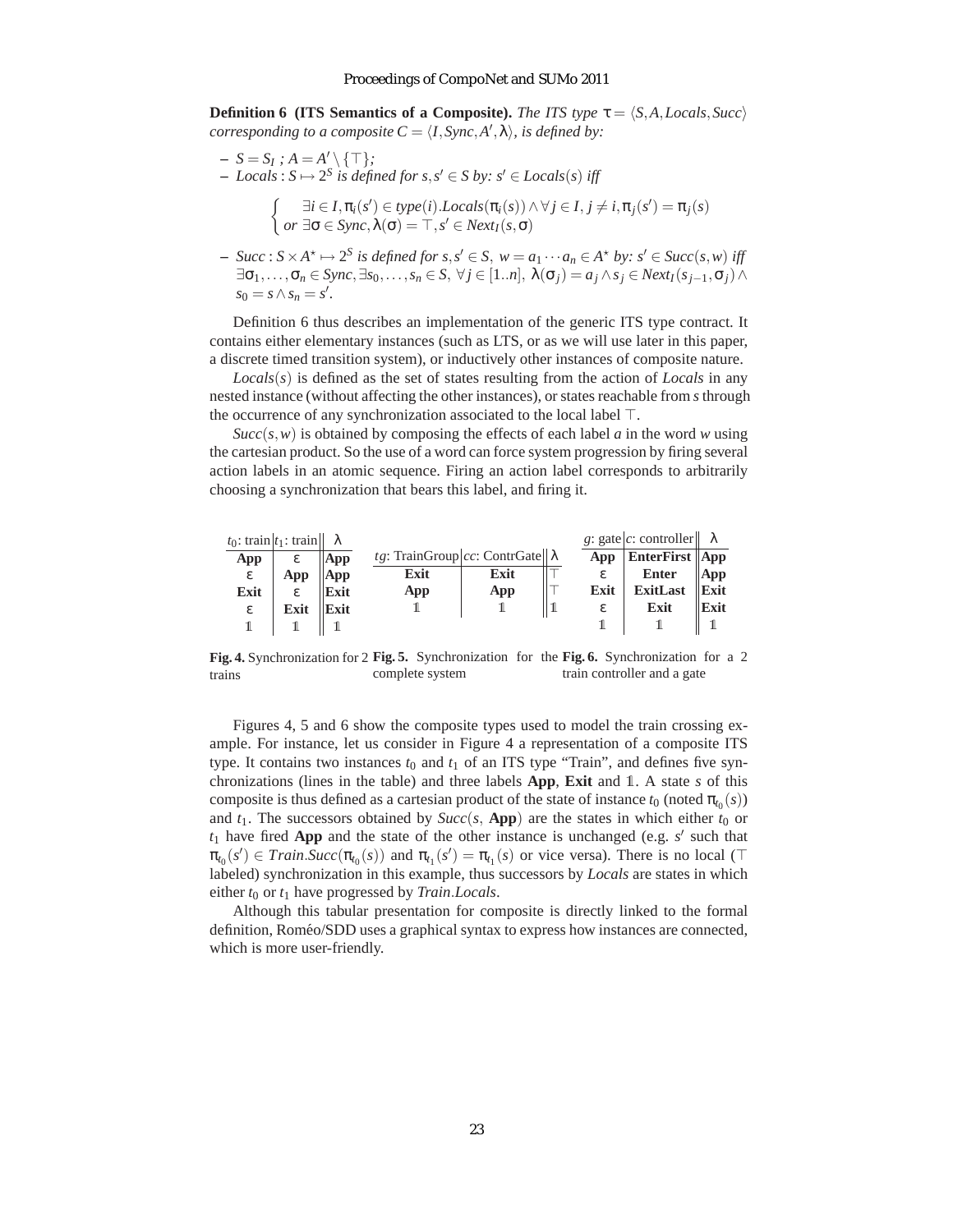### **3.2 Regular Models**

While the definition of an ITS composite permits hierarchical modeling, the notion of *Scalar Set* ITS type, where the synchronizations are defined in a parametric way, deals with "regular" or symmetrically composed systems. This definition is not more expressive than the one for a composite but it allows us to build several equivalent composite representations of a system (see Figures 7 and 8), with a possible impact on performances. We thus offer a way of describing symmetric models, so that the manually built recursive encodings presented in [24] can be easily applied to symmetric problems. The scalar set captures a frequent symmetric synchronization pattern when using a set of identical instances and its definition is the same as those proposed in symmetric Uppaal [17], Murphi [15] or in symmetric nets.

**Definition 7** (Scalar Set). A *scalar set is a tuple*  $S = \langle \tau, n, s_0, D, C \rangle$  *where:* 

- $-\tau = \langle S, A, Locals, Succ \rangle$  *is the ITS type of the contained instances.*
- **–** *n* ∈ N *is the the number of instances*
- **–** *s*<sup>0</sup> ∈ τ.*S is the initial state of the instances*
- **–** *D is a subset of* τ.*A*× {*ANY*,*ALL*} × {*public*, *private*}*, called the set of* delegates*,*
- **–** *CSync is a subset of* τ.*A* × τ.*A* × {*public*, *private*}*, called the set of* circular synchronizations*.*

A scalar set can thus be seen as a subclass of composite, containing *n* identical instances of a type τ, and offering only two ways of synchronizing them, *ANY* and *ALL*. A delegate  $d = \langle a, t, v \rangle$  of type  $t = ANY$  affects exactly one of the contained instances, chosen arbitrarily. In other words, an *ANY* delegate maps to *n* synchronization lines: each line affects a single instance with action *a*. In contrast, a delegate of type  $t = ALL$ targets all contained instances simultaneously, and maps to a single synchronization line of *a*s. The *visibility v* of a delegate gives the labeling function of the composite: the label of the resulting synchronization lines is ⊤ if *private* is used, or action *a* otherwise.

For instance, the train group model for 2 trains (see Figure 4) can be expressed as the following scalar set:

 $\langle Train, 2, s_0, \{\langle App, ANY, public \rangle, \langle Exist, ANY, public \rangle, \langle 1, ALL, public \rangle\}, \emptyset \rangle.$ 

A scalar set represents a regular model pattern and produces a homogeneous representation of parametric models. Furthermore, because this pattern is very constrained, different semantically equivalent encodings can be considered at the SDD level. In particular, as introduced in [24], recursive encodings can be used. For instance, the train group model for 4 trains can be represented as a composite of 4 trains, or a composite containing 2 instances of a composite with two trains (Figures 7 and 8).

Circular synchronizations (*CSync* in Def. 7) capture another frequent composition pattern: topological rings, where a component synchronizes with its successor in the ring. For instance, Dijkstra's classical dining philosophers example for *N* philosophers can be written as:

 $\langle PhiloFork, N, s_0, \emptyset, \{\langle getFork, getLeft, private\rangle, \langle putFork, finishEating, private\rangle\}\rangle.$ In this set, *PhiloFork* is a composite of a Fork and a Philosopher, *getFork* and *putFork* are actions that take or return the fork, *getLeft* and *finishEating* are actions where the Philosopher acquires or releases his left neighbor's fork.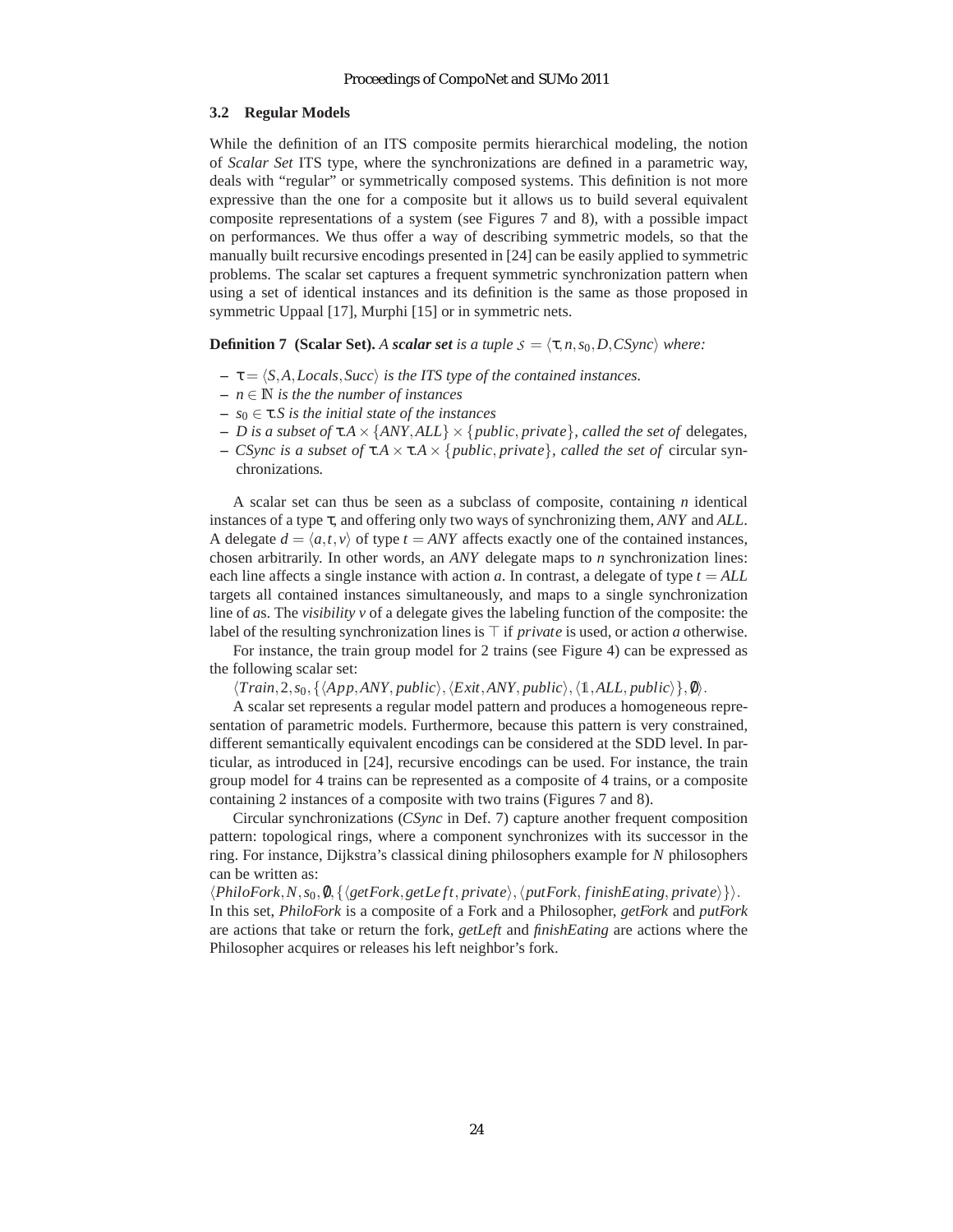| λ    |      | $t_0$ : train $t_1$ : train $t_2$ : train $t_3$ : train |      |      |
|------|------|---------------------------------------------------------|------|------|
| App  | ε.   | ε.                                                      | ε.   | App  |
| App  | ε.   | ε.                                                      | App  | ε    |
| App  | ε.   | App                                                     | ε    | ε    |
| App  | App  | ε                                                       | ε.   | ε.   |
| Exit | ε.   | ε.                                                      | ε.   | Exit |
| Exit | ε.   | ε.                                                      | Exit | ε    |
| Exit | ε.   | Exit                                                    | ε    | ε    |
| Exit | Exit | ε                                                       | ε    | ε    |
|      |      |                                                         |      | 1    |

|      | $t_0$ : train2 $ t_1$ : train2 |      |
|------|--------------------------------|------|
| App  | ε.                             | эp   |
| ε.   | App                            | рp   |
| Exit | £.                             | Exit |
| ε.   | Exit                           | Exit |
| ı    | 11.                            |      |
|      |                                |      |

**Fig. 8.** Recursive representation of 4 train scalar set, as two times two trains. The type "train2" corresponds to the composite of figure 4

**Fig. 7.** Flat representation of 4 train scalar set.

In [24], several strategies were manually experimented to encode such regular models, the most basic one building a composite containing *n* instances of the embedded type. This can be generalized by building a composite of *n*/*k* instances of a composite containing *k* instances (or  $k+1$  to capture the remainder of the division  $n/k$ ) of the basic type. More subtle are recursive encoding strategies, where the type of a (sub-)composite containing *k* instances is itself defined as a group of groups of instances. This recursive strategy leads in some cases (like for the dining philosophers) to logarithmic overall complexity in time and memory.

With these additional definitions of scalar set, the encoding strategy can be configured by the user at run time, by simply setting an option. Two parameters guide the encoding: The width gives the number of variables at any given level of composite, and the depth gives the number of levels of hierarchy or nesting introduced. The user can choose to bound one or the other and select the more efficient. For instance the flat encoding of Fig. 7 has width 4 and depth 1, while the encoding of Fig. 8 has width 2 and depth 2.

We thus generalize for easy reuse the very favorable encodings from [24] (for untimed systems), which thanks to hierarchy can be exponentially more efficient than what is available with other decision diagram variants.

### **3.3 ITS Tools**

The ITS tools can be used for modeling and analysis of ITS specifications. The graphical front-end is an Eclipse plugin built upon Coloane (configure **coloane.lip6.fr/nightupdates** in eclipse update sites), thus runs on all platforms. The actual analysis tools are provided on **ddd.lip6.fr** as pre-compiled binaries for common platforms (Linux, MacOS, Windows).

In the modeling environment, TPN can be used as building bricks to define ITS instances. The tool currently features import/export functionality for both Romeo and ´ Tina formats, full modeling capability, the ability to "flatten" a composite ITS definition to an equivalent TPN, use of variables in arc labels and time constraints, and CTL model-checking for analysis. To jump-start new users, both examples used in this paper are available directly through the "New->Example" eclipse menu. Figure 9 shows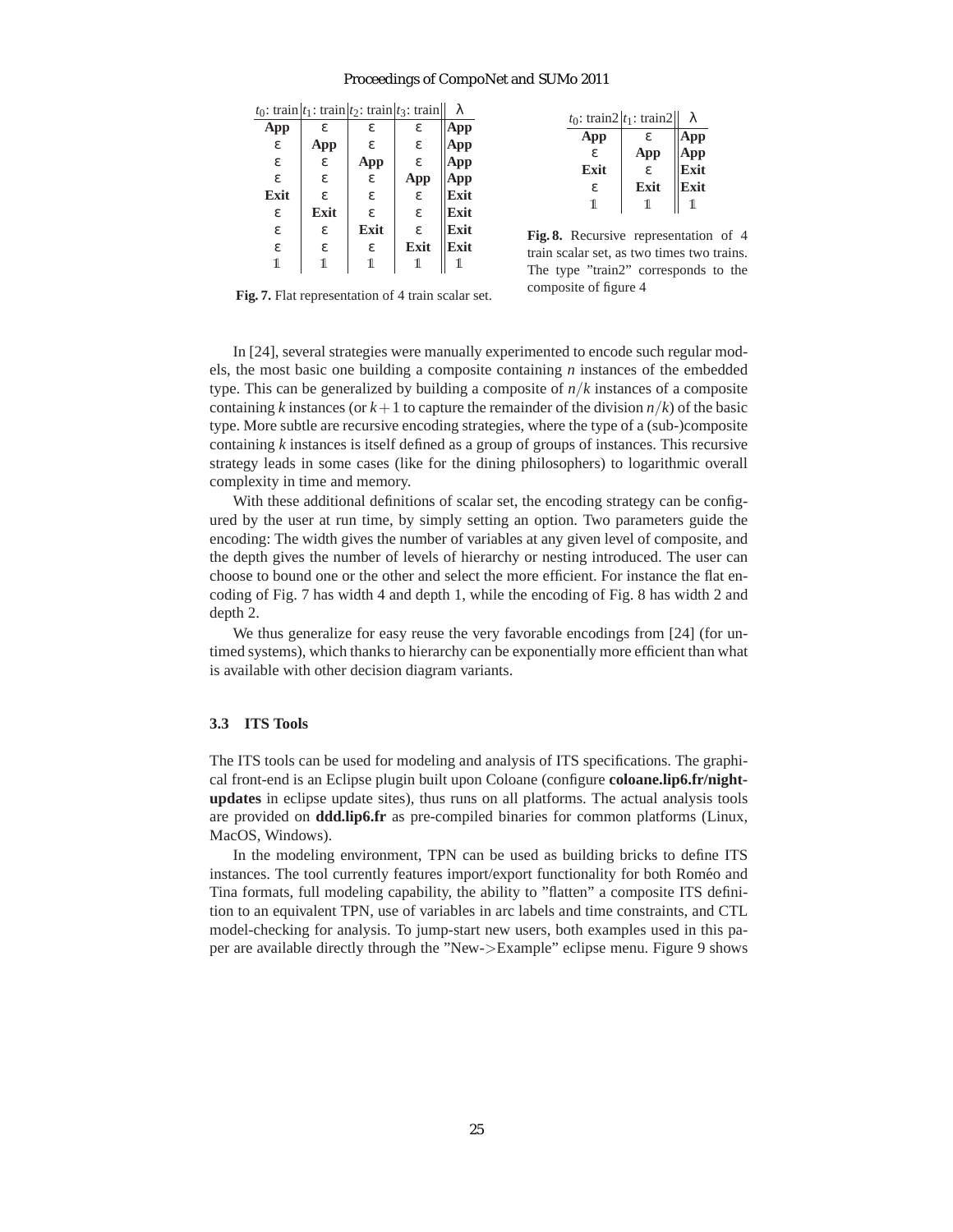```
if ti enabled then
    if clock(t_i) < t_i.lft then
     increment clock(t_i)else
     | return 0
    end
else
 return Id
end
```
**Algorithm 1:** Part of the encoding for 1 transition.

a screenshot of the modeling tool, where composite and scalar types use a graphical syntax.

The analysis engine of the tool uses the powerful hierarchical set decision diagram (SDD) technology. SDD are a variant of reduced decision diagrams producing a compact representation of very large state spaces. Their main characteristic exploited in this work is that edges of the decision diagram can bear references to SDD, allowing a hierarchical encoding of the state-space.

The semantics of TPN and composite ITS are directly expressed by operations acting on the SDD. The delay transition 1 uses a conjunction (over all transitions) of if-then-else constructs to increment the currently enabled clocks or forbid time elapse if a latest firing time has been reached. An informal presentation is given for this 1 operation on transition  $t_i$  by Algorithm 1: returning  $\emptyset$  indicates there are no successors, while returning *Id* indicates that with respect to this transition no updates to the current state are needed. This algorithm is slightly adapted to take into account infinite latest firing times, as explained in the discrete TPN semantics paragraph above.

### **4 Experiments and comparisons to related work**

Table 1 reports our results collected on a 1.83GHz Intel Xeon, with 4GB of RAM. Two classical benchmark problems from the literature [4, 25, 17] are modeled using ITS: Berthomieu's version of the train-gate controller with multiple tracks and Fischer's mutual exclusion protocol (described below). These models are parameterized and thus easily scalable for benchmarking.

**Fischer's protocol.** This protocol is modeled using two elementary TPN. We use reset (respectively read) arcs, according to their classical definition, which means they allow to reset (resp. check the non-emptiness) the marking of the associated place. The process type (Fig.10) represents the behavior of a single process. The resource type (Fig. 11) is used to block processes in the *idle* state during the execution of the protocol (*i.e.* at least one process has already reached *wait* or *cs*).

Then, we build a process group (Fig. 12) containing a scalar set of processes in the system, similarly to the approach used for the train group. Finally, this group of processes is composed with an instance of the resource according to the synchronizations defined in Fig. 13. Note (line 3) the use of a word in  $A^*$  for synchronisation: for a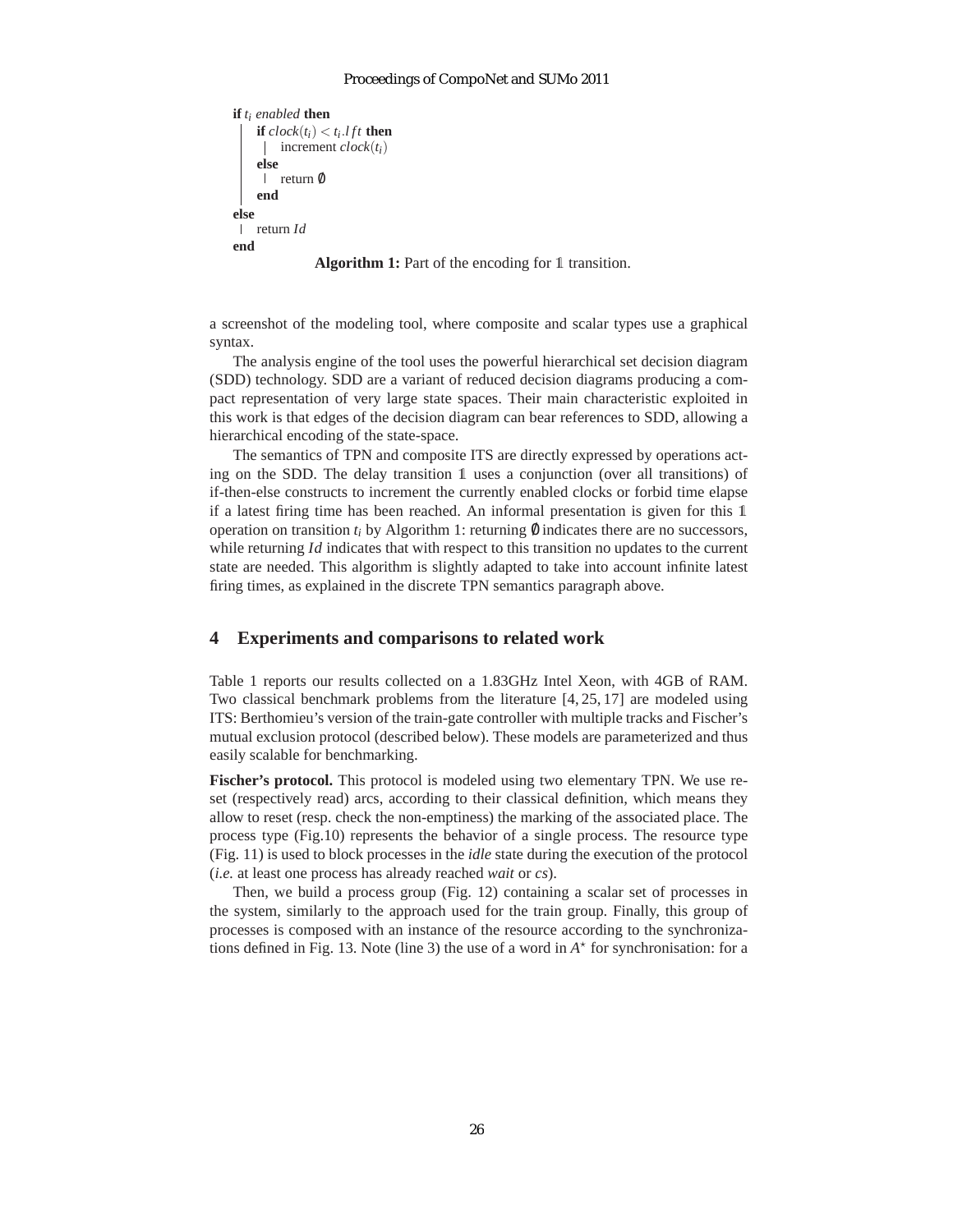

**Fig. 9.** Coloane based ITS modeler

given process to fire **Myturn**, we need to first reset all *go* places of the processes, and synchronously **Reset** the state of the resource.

In view of these performances, we now compare Roméo/SDD with existing tools.

**Dense Time, Explicit data structures.** The standard approach for verification of timed models relies on difference bounded matrices (DBMs), an efficient data structure to represent time zones under dense time time hypothesis. Its efficiency has led to the development of several verification tools (so-called timed model-checkers) such as TINA [4], Roméo [11] for Time Petri Nets and UPPAAL [17], Kronos [26] for Timed Automata.

Roméo suffers from the discrete state space explosion (*i.e.* in number of classes). It was stopped after one day of CPU and consumed a high amount of memory. The performances of UPPAAL without symmetries (not reported due to lack of space in the paper) are similar to those of Roméo's. Underlying technology is DBM in both cases.

Thanks to the symmetry management, UPPAAL/sym copes very well with these regular models. It uses a canonization procedure which is costly in time, but can in favorable cases represent only a fraction of the state space. It significantly outperforms all the other tools tested except our own tool. However, computation time grows quicker than memory consumption (possibly due to the canonization complexity) and becomes the limiting factor.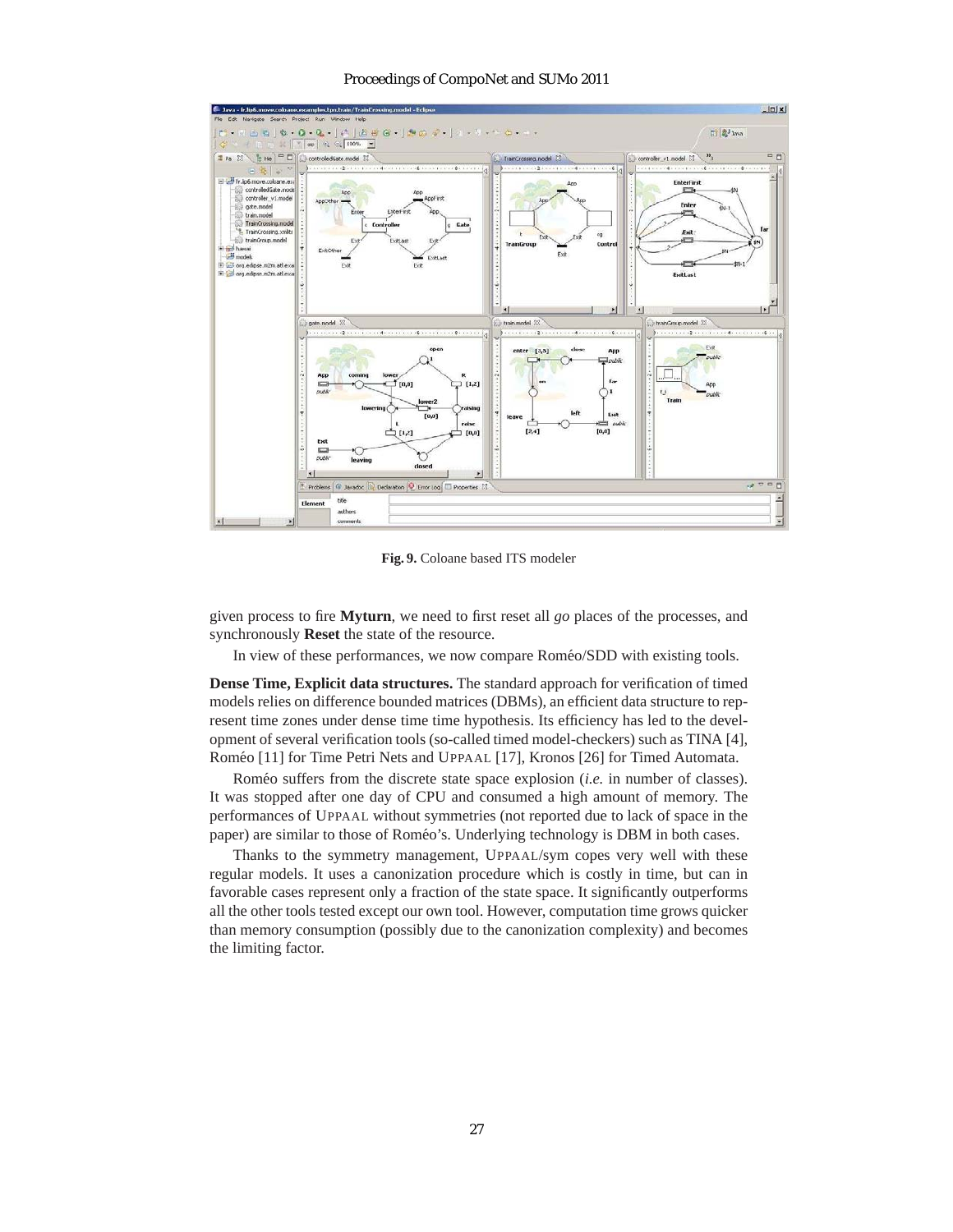

**Fig. 10.** Process type for Fischer.

 $\langle Process, N, s_0, \rangle$  $\sqrt{ }$  $\left\{\n\begin{array}{l}\n\langle Myturn, ANY, public \rangle, \\
\langle Endcs, ANY, public \rangle\n\end{array}\n\right\}$  $\overline{\mathcal{L}}$ *Wantcs*,*ANY*, *public*),  $\langle Endcs, ANY, public \rangle$ ,  $\langle$ *Reset*,*ALL*, *public* $\rangle$ ,  $\langle 1,ALL, public \rangle$  $\mathcal{L}$  $\overline{\mathcal{L}}$  $\int$  $, \emptyset \rangle$ . *r*: Resource *pg*: ProcessGroup **Read Wantcs Put** Ⅰ Endcs **Reset** Reset<sup></sup>·**Myturn** 1 1 1

**Fig. 12.** A Scalar set type ProcessGroup

plete Fischer system.

**Dense Time, Symbolic data structures.** To bring the benefits of BDD technology to model-checking of TA, many fully symbolic encodings that use dedicated BDD-like data structures have been proposed (e.g. DDD [20]). The most successful seems to be Clock Restriction Diagrams used in the tool RED [25]. In some instances, this approach can outperform DBM technology, particularly when the number of clocks increases, and backward reachability is used. Other approaches that map the timed reachability problem to a problem solvable using standard BDD exist (*e.g.* TMV tool [23]), but the performances as reported are comparable to those using DBM.

We compare in this category to the tool RED, which builds a zone graph using Clock Restriction Diagrams in a fully symbolic approach. The fully symbolic approach implemented in RED is fast in CPU time, but also grows very fast in memory. This is consistent with reports from experiments with RED [25], which manages to go a bit further than DBM as it is more resistant to an increase in the number of locations.

**Discrete Time, Symbolic data structures.** When considering discrete time semantics, the only viable way to tackle the combinatorial explosion seems to be symbolic data structures. Direct encoding of counters with an explicit model-checker is bound to fail (unless some abstraction or acceleration is used), the number of states grows very fast (up to  $10^{512}$  in our experiments). This excludes the use of non symbolic discrete approaches, which could be experimented by using UPPAAL with discrete variables instead of clocks.

Among the different tools based on standard BDD structures and discrete time semantics, SMI (based on Kronos) [7], and Rabbit [6] are the closest to our approach with Romeo/SDD, which also belongs to this category. Although this discretized approach is ´ sensitive to the maximum clock values in a model, it can often outperform dense time approaches.

However, comparison is difficult because both SMI and Rabbit are old prototypes no longer maintained (current distribution of Rabbit is from 2002). The input of Rabbit

**Fig. 13.** Synchronization for the com-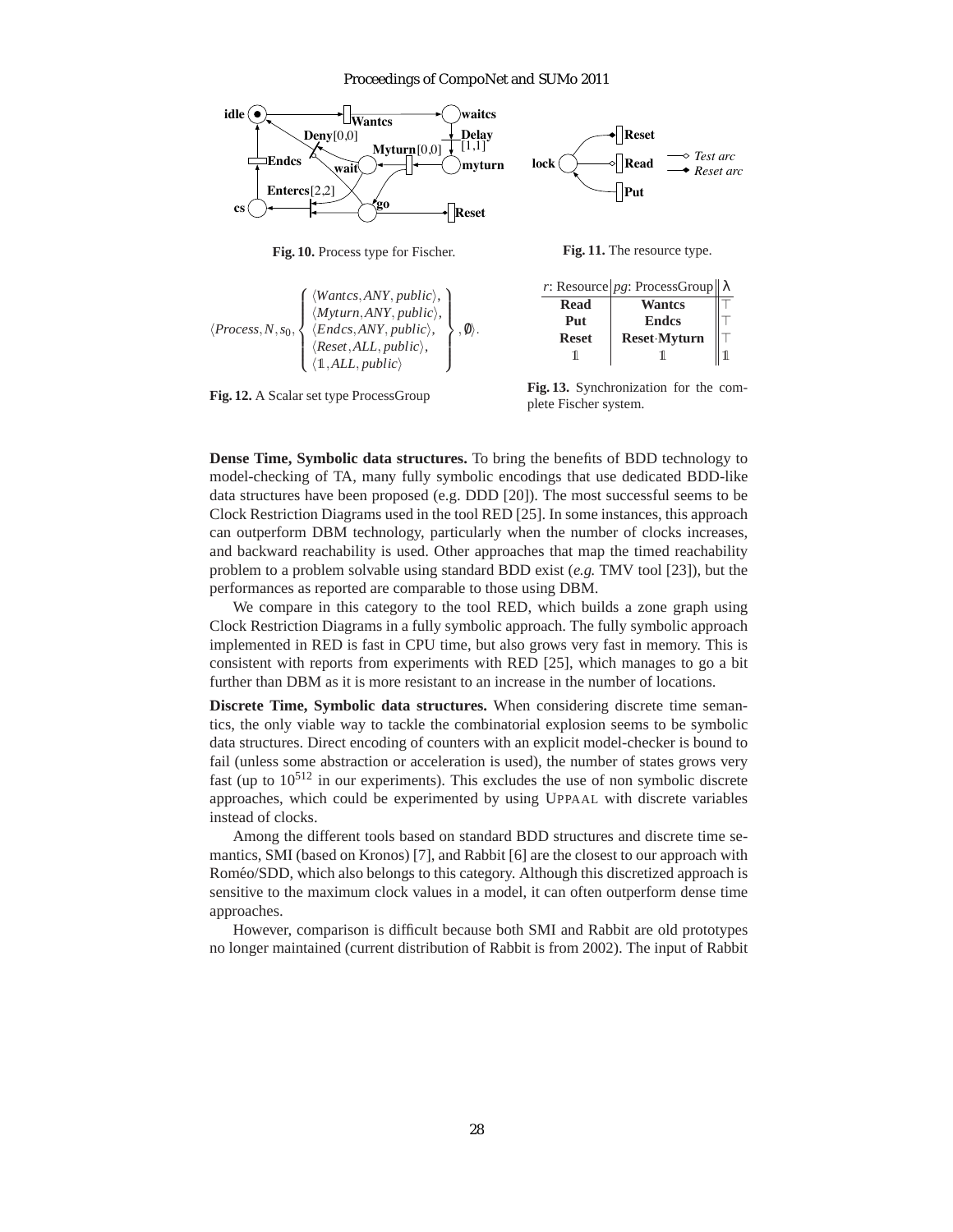|     | Roméo                                      |              |             |     | <b>RED</b><br>UPPAAL/sym |            |             | Roméo/SDD     |                |                           |                                                  |
|-----|--------------------------------------------|--------------|-------------|-----|--------------------------|------------|-------------|---------------|----------------|---------------------------|--------------------------------------------------|
| N   | tm                                         | mm           | sm          | tm  | mm                       | tm         | mm          | sm            | tm             | mm                        | sm                                               |
| 8   | 1051                                       | 282108       | 740 633     | 11  | 278 028                  | 0.01       | 160         | 137           | 0.1            | 2020                      | 1.1710 <sup>6</sup>                              |
| 9   | 73071                                      | $1.7710^{6}$ | $3.72~10^6$ | 67  | 785 108                  | 0.03       | 160         | 172           | 0.1            | 2156                      | $6.2010^6$                                       |
| 10  | <b>DNF</b>                                 |              |             | 652 | $ 2.35\,10^6 $           | 0.1        | 160         | 211           | 0.1            | 2332                      | 3.2610 <sup>7</sup>                              |
| 170 |                                            |              |             |     | <b>OOM</b>               | 7783       | 47956 57971 |               | 23             | 101896                    | $2.27 \frac{10^{120}}{2}$                        |
| 700 |                                            |              |             |     |                          | <b>DNF</b> |             |               | 1391           | $1.82~10^{6}$             | $\sqrt{2.6610^{491}}$                            |
| 730 |                                            |              |             |     |                          |            |             |               |                |                           | 1803 2.33 10 <sup>6</sup> 2.58 10 <sup>512</sup> |
|     | <b>Train</b> $(N$ is the number of trains) |              |             |     |                          |            |             |               |                |                           |                                                  |
|     | Roméo                                      |              |             |     | <b>RED</b>               | UPPAAL/sym |             |               | Roméo/SDD      |                           |                                                  |
| N   | tm                                         | mm           | sm          | tm  | mm                       | tm         | $_{mm}$     | sm            | tm             | mm                        | sm                                               |
| 6   | 43.1                                       | 36948        | 29 640      | 7   | 202412                   | 0.14       | 908         | 432           | 1.5            | 7360                      | 4.83 $10^{6}$                                    |
| 7   | 6115                                       | 377452       | 131517      | 66  | 723 428                  | 0.23       | 3 2 0 0     | 957           | 2.5            | 10304                     | 6.2810 <sup>7</sup>                              |
| 8   | <b>DNF</b>                                 |              |             |     | <b>OOM</b>               | 1          | 3336        | 2078          | $\overline{4}$ | 14188                     | $8.1610^{8}$                                     |
| 13  |                                            |              |             |     |                          | 2634       |             | 13 188 79 598 | 26             | 56 660                    | $3.02 \overline{10^{14}}$                        |
| 15  |                                            |              |             | -   |                          | 60860      | 61 25 6     |               | 42             | 86360                     | $5.1110^{16}$                                    |
| 16  | ٠                                          |              |             | ۰   |                          | DNF        |             |               | 52             | 104848                    | $6.65 \overline{10^{17}}$                        |
| 44  |                                            |              |             |     |                          |            |             |               |                | 1143 2.13 10 <sup>6</sup> | $1.03 \overline{10^{49}}$                        |

**Fischer** (*N* is the number of processes)

**Table 1.** Performances measured for the *Fischer* and *train* models. Execution time is in seconds (column *tm*), memory occupation in KB (column *mm*). Column *sm* provides a measure of the state space size. DNF means that the computation did not finish within one day, while OOM means computation exceeds 2.4GB memory.

is a variant on a classical product of TA, but without the hierarchical characteristics of ITS. Rabbit measures are not reported in the table because we were unable to operate the tool on the Train model. The Fischer model which is part of Rabbit distribution was managed up to 128 processes in 1587 seconds with 842 MB of memory, which is a good result. We could not experiment further with this tool because it does not allow the use of more than 880MB of memory.

**Impact of Scalar set.** Roméo/SDD relies on similar principles as Rabbit: discrete time and a fully symbolic representation. The combinatorial explosion due to discrete time is balanced by the efficiency of SDD encoding: over  $10^{500}$  states can be represented.

Roméo/SDD is able to handle models up to much higher parameter values than the other tools. This is due to the use of ITS/SDD that provide: *(i)* automatic saturation, *(ii)* shared representation of subsystems and *(iii)* the cartesian product style definition of the transition relation (involving composition of sums). Various strategies (see [24]) can be used to encode regular models as ITS, in a way that allows to exploit the same kind of symmetries as UPPAAL/sym. A strategy can be configured to encode the TrainGroup or ProcessGroup composite types (which are both scalar sets) with varying width and levels of depth in the hierarchy. We experimented with the standard flat setting (fixed depth of 1 for scalar set) with *n* instances side by side for the train model (*i.e. n* groups of size 1). Other settings with less groups of higher cardinality (or more generally with depth superior to 1) lead to lower performances. In fact, the final representation can be smaller, but due to a peak effect, increasing the depth does not allow us to solve larger models. This peak effect could result from the strong synchronization due to the delay transition.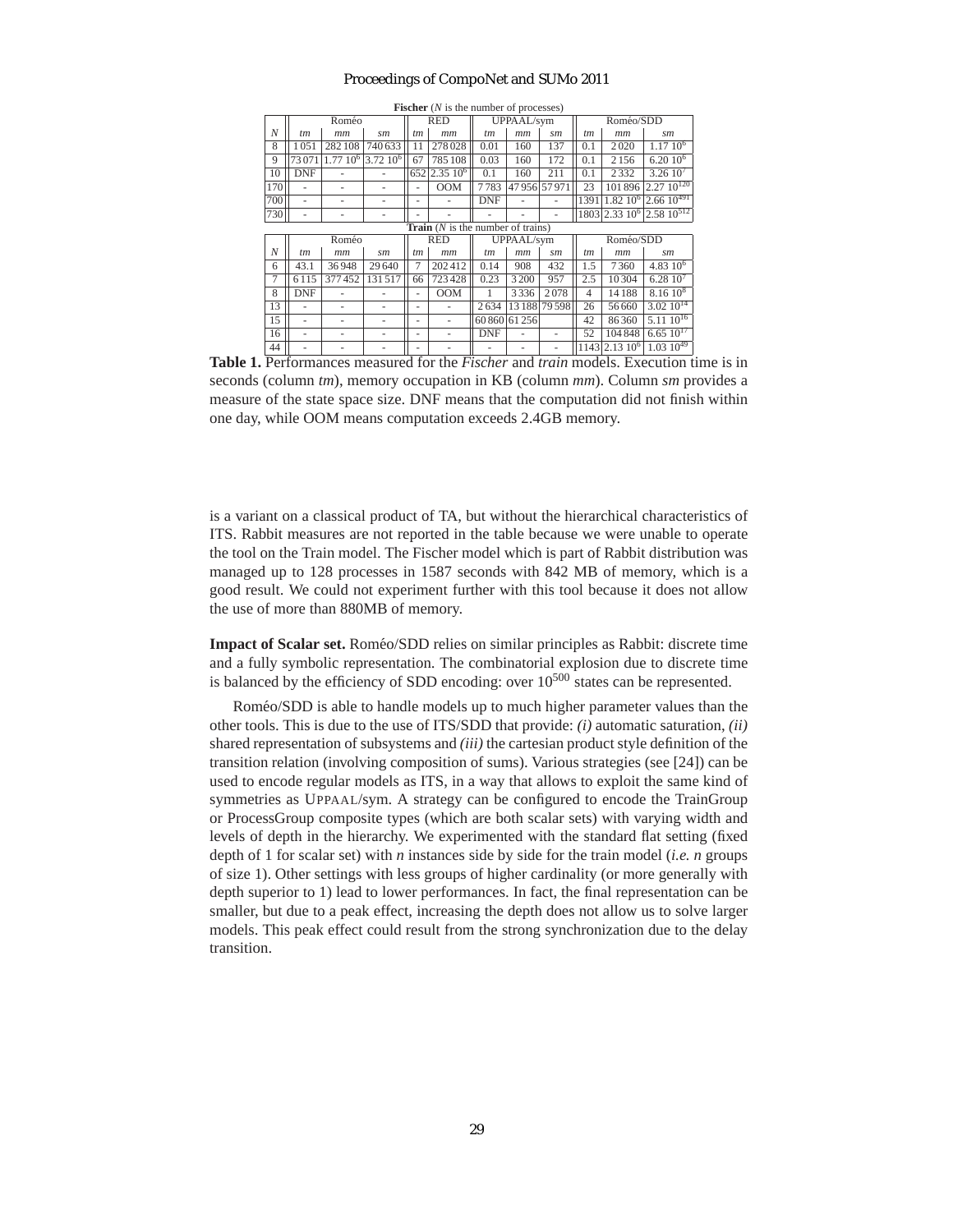For the Fischer model, we used a setting with a recursive definition of hierarchy in the system bounded by 12 variables per level. In other words, the depth is left unbounded while the width is at most 12. The standard flat setting (depth  $= 1$ ) was able to reach 200 processes while a setting with groups of about 10 processes let us reach 400 processes (depth fixed at 2, 40 groups of ten process).

Although experimentation on industrial case studies remains to be done, this benchmark shows that appropriate data structures applied to discrete time can deal with models that could not be analyzed before due to combinatorial explosion in time and/or memory.

### **5 Conclusion**

This work proposes an approach to compute the state space for a large number of discrete timed components, which relies on hierarchical set decision diagrams (SDD) and scalar sets defined in the ITS framework. It allows a hierarchical definition of a timed system, and offers an efficient fully symbolic reachability engine thanks to the automatic activation of saturation. Because of its generality, ITS can be reused to encode any formalism with discrete time semantics and mix several timed models within the same specification while enabling efficient state space generation.

Performance comparisons with reference tools, for both discrete and dense time, show gains of several orders of magnitude. This significant improvement is due to our fully symbolic encoding, instead of a classical symbolic approach for time zones only.

SDD and ITS are both available as C++ libraries under the terms of GNU LGPL, at http://ddd.lip6.fr. A new version of Roméo integrating a SDD engine will soon be available. A front-end to build TPN and their composition is already provided within the Coloane modeling environment. We are currently working at providing full discrete temporal logic model-checking capabilities on top of this reachability computation, with a focus on TCTL.

### **References**

- 1. R. Alur and D. L. Dill. A theory of timed automata. *Theor. Comp. Sci.*, 126:183–235, 1994.
- 2. H. R. Andersen. Partial model checking. In *In Proc. of LICS'95*, pages 398–407, 1995.
- 3. A. Arnold. Nivat's processes and their synchronization. *Theor. Comp. Sci.*, 281(1-2):31–36, 2002.
- 4. B. Berthomieu, P.-O. Ribet, and F. Vernadat. The tool tina construction of abstract state spaces for petri nets and time petri nets. *International Journal of Production Research*, 42(4), July 2004. http://www.laas.fr/tina/.
- 5. B. Berthomieu and F. Vernadat. State class constructions for branching analysis of time petri nets. In *Tools and Algorithms for the Construction and Analysis of Systems – TACAS*, volume 2619 of *LNCS*, pages 442–457. Springer, 2003.
- 6. D. Beyer, C. Lewerentz, and A. Noack. Rabbit: A tool for bdd-based verification of real-time systems. In *Computer-Aided Verification – CAV*, volume 2725 of *LNCS*, pages 122–125. Springer, 2003.
- 7. M. Bozga, O. Maler, A. Pnueli, and S. Yovine. Some progress in the symbolic verification of timed automata. In *Computer Aided Verification – CAV*, pages 179–190. Springer, 1997.